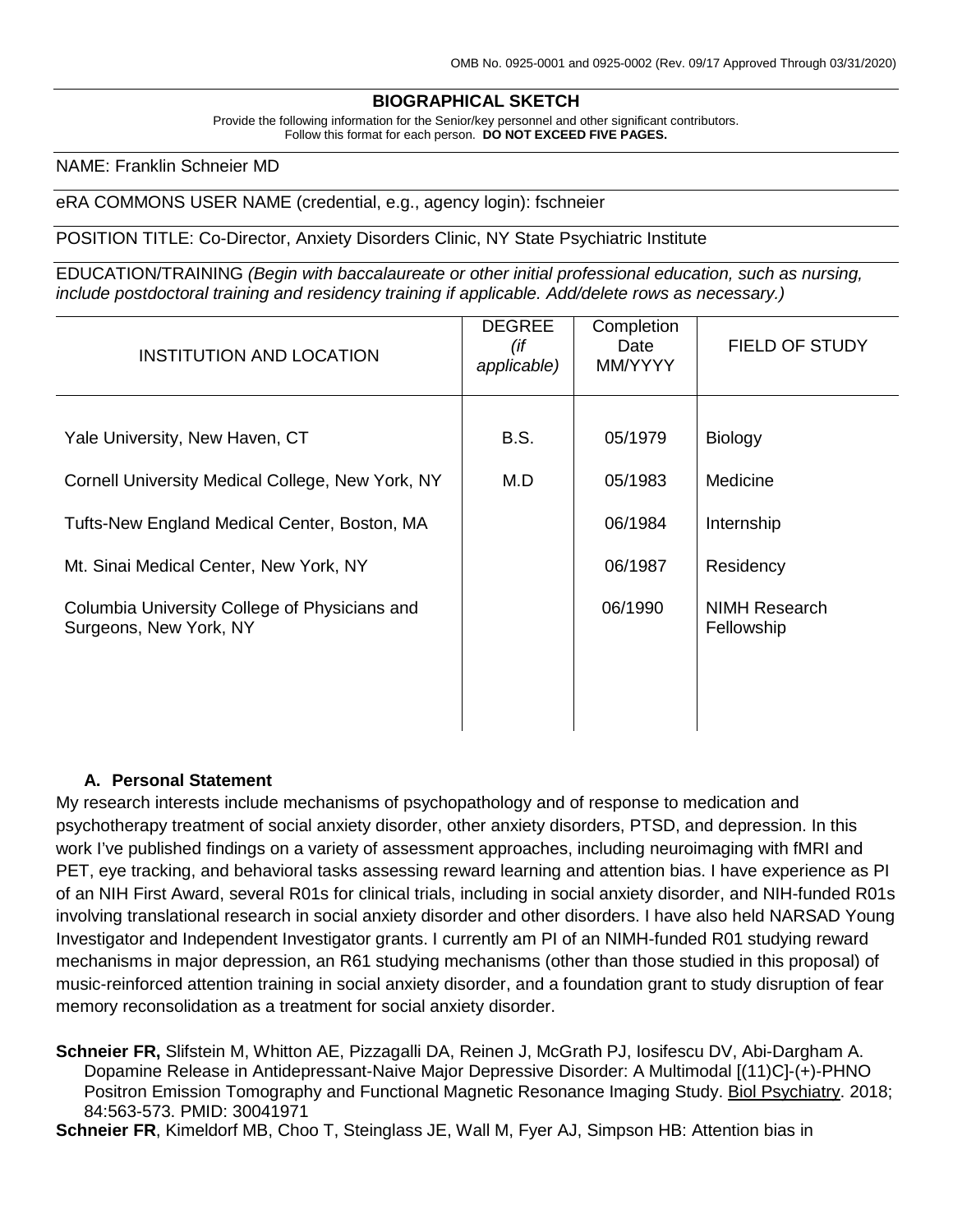adults with anorexia nervosa, obsessive-compulsive disorder, and social anxiety disorder. Journal of Psychiatry Research 2016; 79:61-69. PMID: 27174402. PMC4891283

- **Schneier FR**, Pomplun M, Sy M, Hirsch J. Neural response to eye contact and paroxetine treatment in generalized social anxiety disorder. Psychiatry Research Neuroimaging. 2011;194(3):271-8. PMCID: PMC2745296
- Zhu X, Helpman L, Papini S, **Schneier F**, Markowitz JC, Van Meter PE, Lindquist MA, Wager TD, Neria Y. Altered resting state functional connectivity of fear and reward circuitry in comorbid PTSD and major depression. Depression and Anxiety. 2017; 34:641-650 PMID: 28030757. PMC5667358

## **B. Positions and Honors.**

- 7/87 Present New York Medical License 164947-1
- Post-doctoral Clinical Fellow in Psychiatry, Columbia University, College of Physicians and **Surgeons**
- 7/87 6/90: Assistant in Clinical Psychiatry, Presbyterian Hospital;
- 4/89 Present Diplomate, American Board of Psychiatry and Neurology
- 7/90 6/94: Assistant Professor of Clinical Psychiatry, Columbia University, College of Physicians and **Surgeons**
- 7/90 6/94: Assistant Attending in Psychiatry, Presbyterian Hospital
- 3/93 2/96: Assistant Director, Anxiety Disorders Clinic, New York State Psychiatric Institute
- 2/96 7/01: Associate Director, Anxiety Disorders Clinic, New York State Psychiatric Institute
- 7/90 Present: Research Psychiatrist, New York State Psychiatric Institute<br>7/94 6/10: Associate Professor of Clinical Psychiatry, Columbia Univer
- Associate Professor of Clinical Psychiatry, Columbia University, College of Physicians and Surgeons
- 7/94 6/10: Associate Attending in Psychiatry, New York Presbyterian Hospital
- 2007 2012: Ad hoc member, NIH ZRG1 F12B and APDA Study Sections
- 2008 Present: Member, Scientific Advisory Board, Anxiety Disorders Association of America
- 2010-2013: Professor of Clinical Psychiatry, Columbia University College of Physicians andSurgeons 2013-2014: Professor of Psychiatry, Columbia University Medical Center
- 2010-Present: Attending in Psychiatry, New York Presbyterian Hospital
- 2014-Present Special Lecturer in Psychiatry, Columbia University Medical Center
- 2014-Present Standing member NIH APDA Study Section
- 2014-Present Member, Scientific Advisory Board, Andrew Kukes Foundation for Social Anxiety<br>2016-Present Co-Director, Anxiety Disorders Clinic, New York State Psychiatric Institute
- Co-Director, Anxiety Disorders Clinic, New York State Psychiatric Institute
- 2016-Present Associate Editor, Comprehensive Psychiatry

## **C. Contribution to Science:**

## **1. Characterization of psychopathology of social anxiety disorder**

At the time I began my research career, social anxiety disorder was known as social phobia, and was considered an uncommon condition with fear usually limited to performance situations. Descriptive studies by my colleagues and me in community and clinical samples led to the recognition that social anxiety disorder was far more common and disabling than previously thought, and clarified subtypes, cultural variants, and relationship to embarrassing medical conditions. Our work revealed that the more severe form of social anxiety disorder was not limited to performance situations, leading to an expanded definition of the disorder since DSM-III-R.

**Schneier FR**, Liebowitz MR, Johnson J, Fyer AJ, Weissman MM: Social phobia: Comorbidity and morbidity in an epidemiologic sample. Archives of General Psychiatry 1992; 49:282-289. PMID: 1558463

**Schneier FR**, Heckelman LR, Garfinkel R, Campeas R, Fallon BA, Gitow A, Street L, DelBene D, Liebowitz MR: Functional impairment in social phobia. Journal of Clinical Psychiatry 1994; 55:322-331 PMID: 8071299

Schneier FR. Clinical Practice: Social anxiety disorder: New England Journal of Medicine 2006;355:1029-1036. PMID: 16957148

Steinglass JE, Lempert KM, Choo TH, Kimeldorf MB, Wall M, Walsh BT, Fyer AJ, **Schneier FR,** Simpson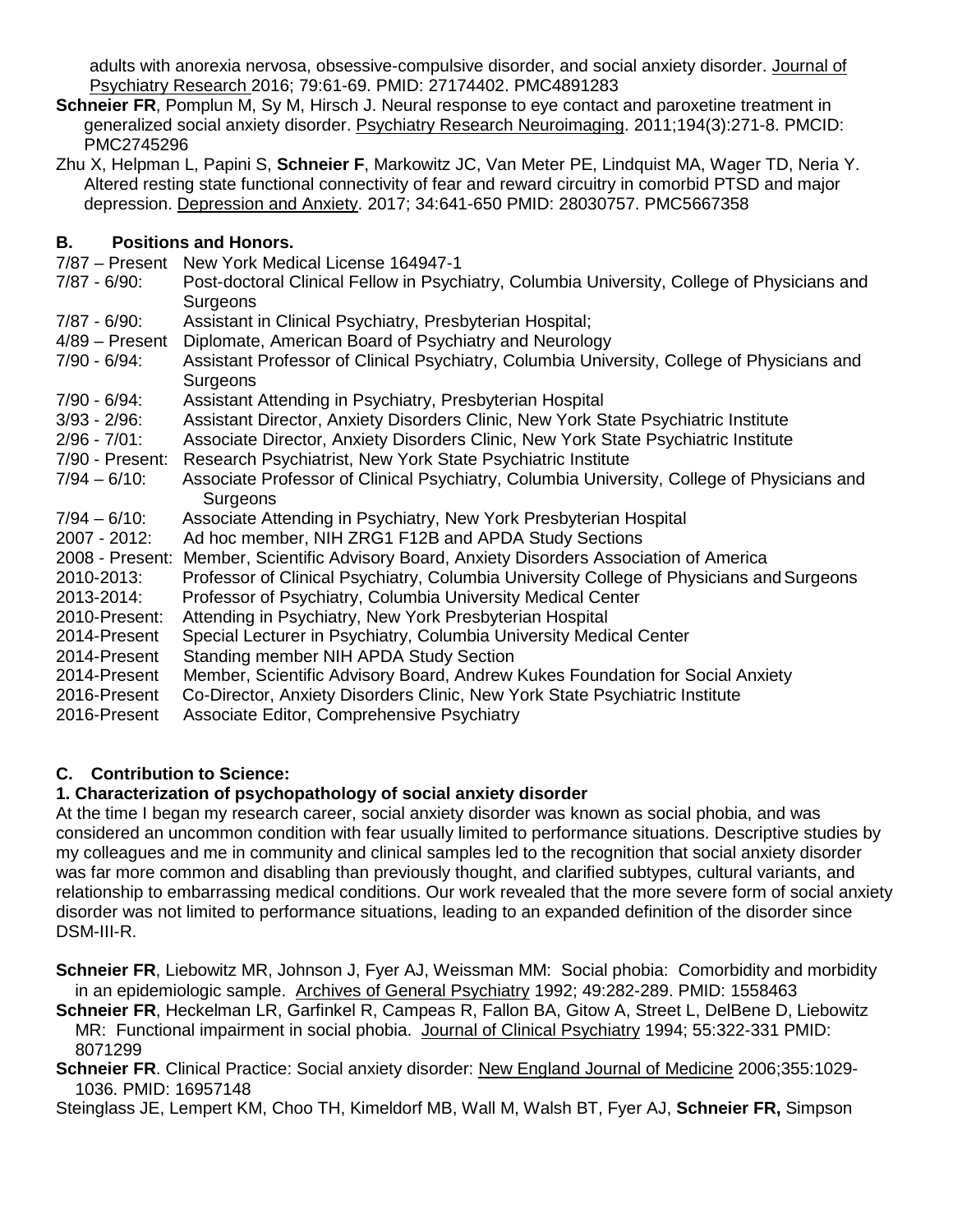HB. Temporal discounting across three psychiatric disorders: Anorexia nervosa, obsessive compulsive disorder, and social anxiety disorder. Depress Anxiety. 2017;34:463-470. PMID: 28009473; PMCID: PMC5869031

## **2. Pharmacotherapy of social anxiety disorder**

My colleagues and I were among the first to establish efficacy of pharmacotherapies for social anxiety disorder. Early NIMH-funded studies led to recognition of social anxiety disorder as responsive to medication treatments, and later large scale industry studies that established indications for several medications. I also was involved in early trials integrating and comparing pharmacotherapy and CBT treatments in social anxiety disorder.

**Schneier FR**, Goetz D, Campeas R, Fallon B, Marshall R, Liebowitz MR: Placebo controlled trial of moclobemide for social phobia. British Journal of Psychiatry, 1998; 172:70-77. PMID: 9534836.

- Heimberg RG, Liebowitz MR, Hope DA, **Schneier FR**, Holt CS, Welkowitz LA, Juster HR, Campeas R, Bruch MA, Cloitre M, Fallon B, Klein D: Cognitive-behavioral group therapy vs phenelzine therapy for social phobia: 12-week outcome. Archives of General Psychiatry, 1998; 55:1128. PMID: 9862558.
- **Schneier FR**, Blanco C, Campeas R, Lewis-Fernandez R, Lin S-H, Marshall R, Schmidt AB, Sanchez -Lacay JA, Simpson HB, Liebowitz MR: Citalopram treatment of social anxiety disorder and comorbid major depression. Depression and Anxiety 2003; 17:191-196. PMID: 12820174.
- Blanco C, Heimberg RG, **Schneier FR**, Fresco DM, Chen H, Turk CL, Vermes D, Erwin BA, Schmidt AB, Juster HR, Campeas R, Liebowitz MR: A placebo-controlled trial of phenelzine, cognitive behavioral group therapy and their combination for social anxiety disorder. Archives of General Psychiatry, 2010;67(3):286-95. PMID: 20194829; PMCID: 2856667

**3. Neuroreceptor imaging studies of dopamine system dysfunction in social anxiety and other disorders** As a leader of early neuroreceptor imaging studies in social anxiety disorder I have explored dopamine system dysfunction in this disorder.

- **Schneier FR**, Liebowitz MR, Abi-Dargham A, Zea-Ponce Y, Lin S-H, Laruelle M: Low dopamine D2 receptor binding potential in social phobia. American Journal of Psychiatry 2000; 157:457-459. PMID: 10698826.
- **Schneier FR**, Martinez D, Abi-Dargham A, Zea-Ponce Y, Simpson HB, Liebowitz MR, Laruelle M. Striatal dopamine D(2) receptor availability in OCD with and without comorbid social anxiety disorder: preliminary findings. Depress Anxiety. 2008;25(1):1-7. PMID: 17252580.
- **Schneier FR**, Martinez D, Abi-Dargham A, Slifstein M, Hwang D-R, Liebowitz MR, Laruelle M: Striatal dopamine  $D<sub>2</sub>$  receptors, dopamine transporters and dopamine release in social anxiety disorder. Depression and Anxiety 2009; 26:411-418. PMID: 19180583; PMCID: 2679094.

# **4. Clinical trials of medication and psychotherapy in other anxiety disorders**

Building on models of integrative medication and psychotherapy RCTs in social anxiety disorder I have conducted studies in PTSD showing benefit of combined SSRI + CBT treatment over CBT alone, and benefit of combined SSRI+mirtazapine treatment over SSRI alone.

- **Schneier FR**, Neria Y, Pavlicova M, Hembree E, Suh EJ, Amsel L, Marshall RD. Combined Prolonged Exposure Therapy and Paroxetine for Posttraumatic Stress Disorder Related to the World Trade Center Attacks: A Randomized Controlled Trial American Journal of Psychiatry. 2011; 169(1): 80-88. PMID: 21908494; PMCID: 3606709.
- **Schneier FR**, Campeas R, Carcamo J, Glass A, Lewis-Fernandez R, Neria Y, Sanchez-Lacay A, Vermes D, Wall M: Combined mirtazapine and SSRI treatment of PTSD: A placebo-controlled trial. Depression and Anxiety, 2015; 32(8): 570-579; PMID 26115513; PMCID 4515168.
- Rutherford BR, Bailey VS, **Schneier FR**, Pott E, Brown PJ, Roose SP. Influence of study design on treatment response in anxiety disorder clinical trials. Depression and Anxiety. 2015 Dec;32(12):944-57. PMID: 26437267; PMCID: 4922308.
- **5. Studies of gaze in social anxiety disorder, and other mechanistic studies of anxiety-related conditions**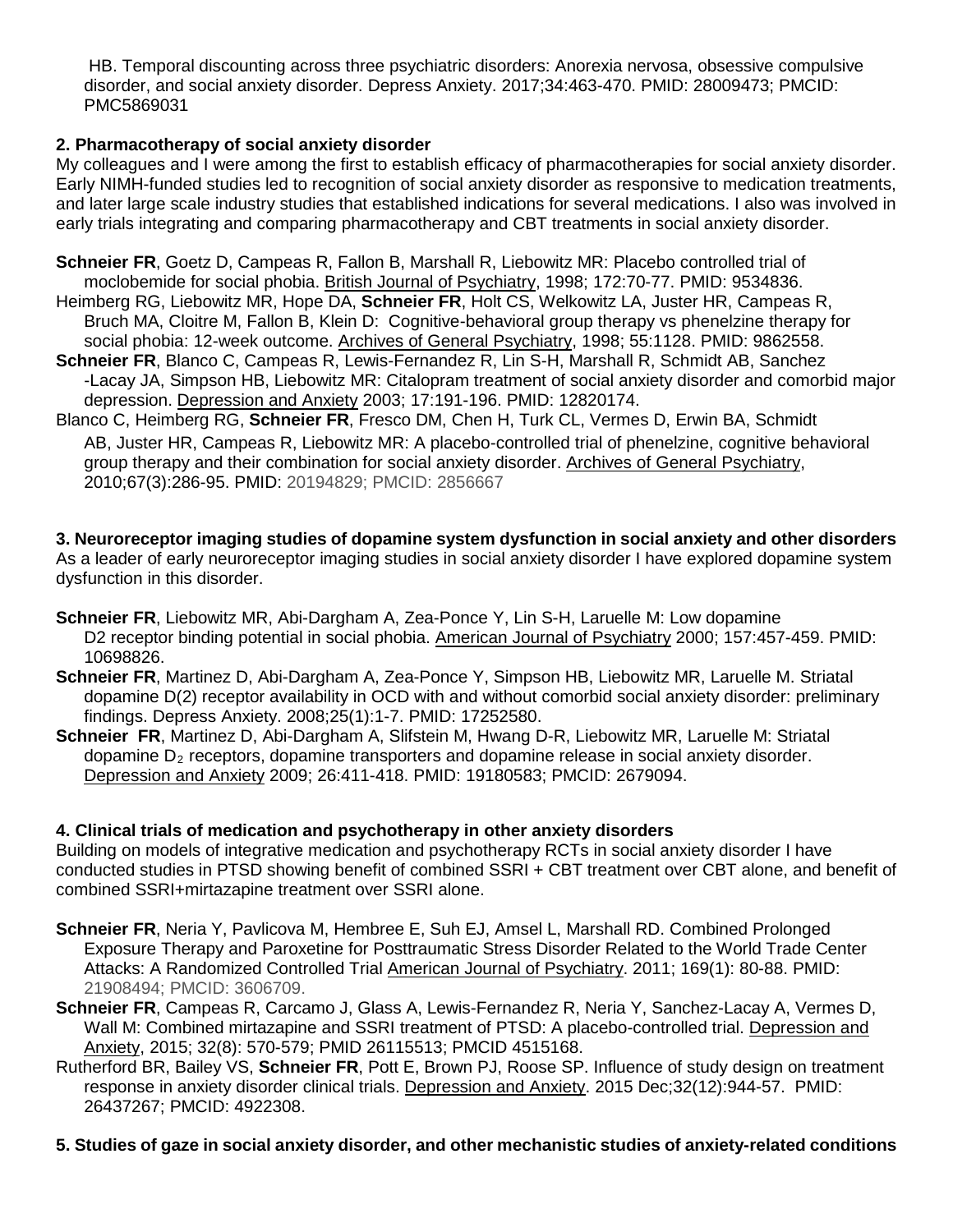I have conducted a series of studies eye gaze in social anxiety disorder, demonstrating involvement of regions other than fear circuitry in social anxiety disorder, and individual difference in functional connectivity between social anxiety disorder and panic disorder. Recent work has used several neurocognitive tasks to probe commonalities and differences in neural function across social anxiety disorder, OCD, and anorexia nervosa (also see references above) and studies of extinction learning in several disorders.

- Talati A, Pantazatos SP, Hirsch J, **Schneier F**: A pilot study of gray matter volume changes associated with paroxetine treatment and response in social anxiety disorder. Psychiatry Research: Neuroimaging, 2015;231:279-285. PMID: 25659476; PMCID: 4363180.
- Pantazatos SP, Talati A, **Schneier FR**, Hirsch J. Reduced Anterior Temporal and Hippocampal Functional Connectivity During Face Processing Discriminates Individuals with Social Anxiety Disorder from Healthy Controls and Panic Disorder, and Increases Following Treatment. Neuropsychopharmacology. 2014 Jan;39(2):425-34. PMID: 24084831; PMCID: 3870777.
- Helpman L, Marin M-F, Papini S, Zhu X, Sullivan GM, **Schneier F**, Neria M, Shvil E, Aragon MJM, Markowitz JC, Lindquist M, Wager T, Milad M, Neria Y: Neural changes in extinction recall following prolonged exposure treatment for PTSD: A longitudinal fMRI study, Neuroimage Clinical 2016;53:223-231. PMID: 27761402; PMCID: PMC5065048.
- Talati A, Pantazatos SP, **Schneier FR**, Weissman MM, Hirsch J. Gray matter abnormalities in social anxiety disorder: primary, replication, and specificity studies. Biol Psychiatry. 2013;73:75-84. PMID: 22748614; PMC3465490.

## **List of my published scientific papers available via PubMed:**

**[https://www.ncbi.nlm.nih.gov/sites/myncbi/franklin.schneier.1/bibliography/52735769/public/?sort=date&direction](https://www.ncbi.nlm.nih.gov/sites/myncbi/franklin.schneier.1/bibliography/52735769/public/?sort=date&direction=ascending) [=ascending](https://www.ncbi.nlm.nih.gov/sites/myncbi/franklin.schneier.1/bibliography/52735769/public/?sort=date&direction=ascending)**

#### **D. Research Support**

#### ACTIVE:

R61MH116089 (Franklin Schneier, M.D. (PI) 6/01/18 - 4/30/20

Gaze-contingent music reward therapy for social anxiety NIMH

To optimize dose of a computer based gaze contingent reward therapy and to test whether it modifies targets of attention to threat, reward valuations, and attention control. Responsibilties: Overall direction of project.

(Franklin Schneier, MD) (PI) 5/1/16 – 4/30/19 Erasing Fear Memories with Propranolol Youth Anxiety Center To examine the efficacy of propranolol during reconsolidation of fear memories in patients with public speaking anxiety (performance type social anxiety disorder) Responsibilities: Overall direction of the project.

(Franklin Schneier, MD) (site PI) 02/01/20-12/30/21 A Phase 3, Multicenter, Randomized, Double-blind Trial of Brexpiprazole as Combination Therapy with Sertraline in the Treatment of Adults with Post-traumatic Stress Disorder Otsuka Pharmaceuticals To examine the efficacy of Brexpiprazole in the treatment of post-traumatic stress disorder in adults. Responsibilities: Overall direction of the site.

## **COMPLETED RESEARCH SUPPORT**

R01MH MH099322-01 (Franklin Schneier, M.D. (PI) 8/01/13 - 1/31/19 Ventrostriatal Dopamine Release and Reward Motivation in MDD NIMH